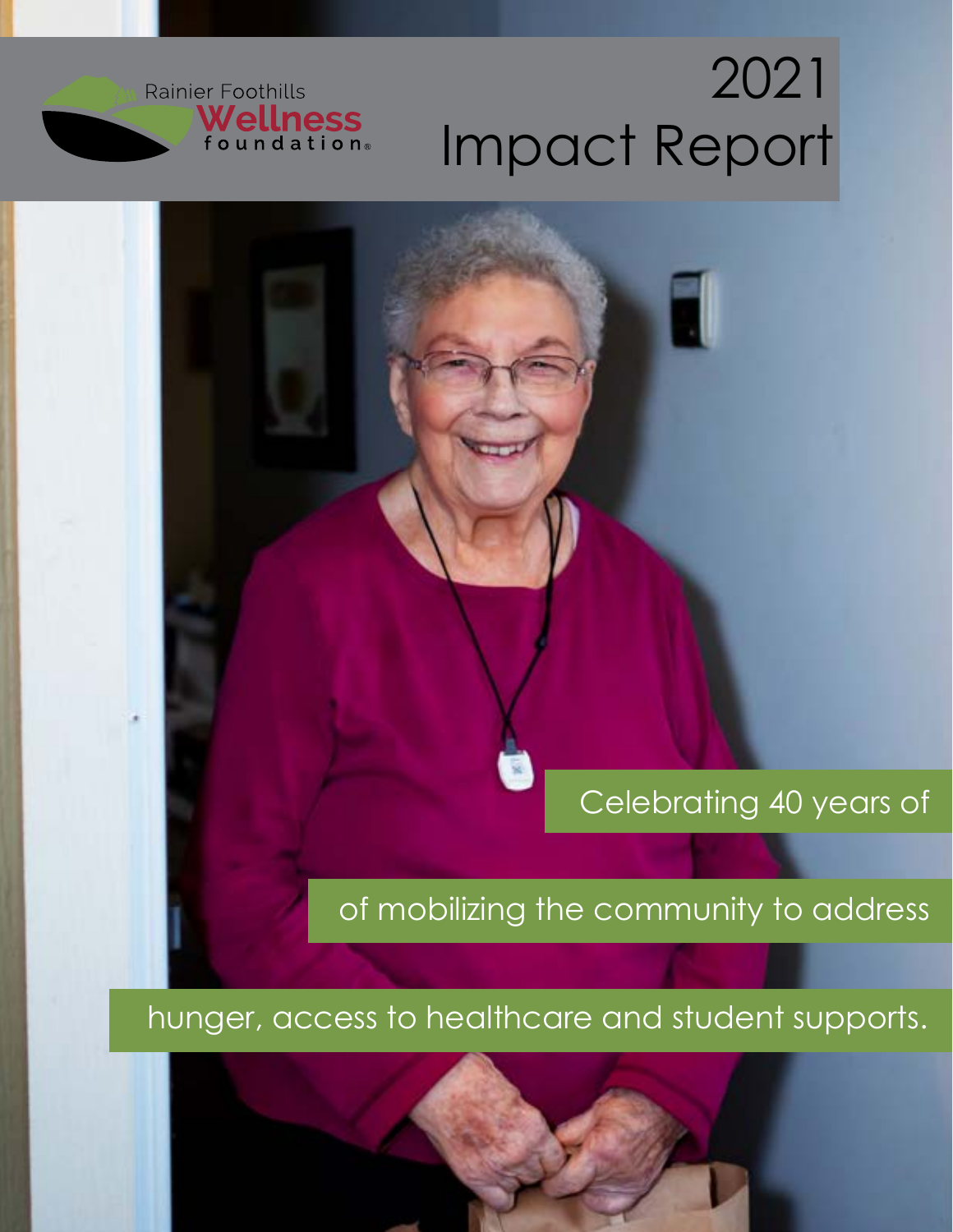## *Community Impact*

2021 was a year of strategic growth for RFWF<br>is we sought to continue the same vital services we've offered for years through the Care Van and Neighbors Feeding Neighbors while also putting focus and intention on preventative programming. Namely, we launched our in-school mental health counseling program in which we serve students experiencing crisis and/or mental health struggle.

### **In-School Mental Health Counseling**

A recent community needs assessment identified easily accessible mental health support. Beginning September 2021, we provided each of Enumclaw School District's secondary schools with licensed mental health counselors who provide free-of-charge counseling services to students in need, right on campus and during school hours. The need was great and the LM-HCs schedules quickly filled to capacity. By the close of 2021, they were serving 98 students in grades 6-12.

This initiative is working to prevent self-harm, suicide substance reliance and family disruption. By continuing to support local students, we can foster positive futures for the next generation of adults.

### **Senior Hot Meal Delivery**

After 16 months of a modifed delivery program consisting of a combination of warm freshly-prepared and frozen meals due to the pandemic, we were able to return to our standard program format in July 2021. We are pleased to resume warm meal delivery three times per week. Each delivery includes a hot dinner and lunch for the following day, as well as vital social connection and informal welfare checks.

2021 also saw the launch of our Senior Greeting Neighbors sponsorship program in which monthly sponsors are connected with a local senior for a one-on-one penpal relationship. These personal interactions can make a world of difference for seniors who are otherwise isolated.

- 6,991 meals delivered to homebound seniors
- 73 Thanksgiving Day Dinners delivered
- 80 Christmas Day dinners & poinsettias delivered
- 2,473 volunteer hours

### **Weekend Backpack Food Program**

Our weekly food bag distribution grew exponentially during the spring school closure as we served children ages 2-18 regardless of enrollment status. In partnership with Enumclaw School District, we continued our distribution of weekly food bags for students who may otherwise go hungry when without access to school-provided meals.

- 6,856 food bags distributed
- 757 volunteer hours

### **Full Bellies**

**.** 

With a shift to take-out style service, our weekly community dinners continued throughout the year for anyone in need of a warm meal. Outdoor dining was offered during the summer months.

- 3,400+ meals served
- 1,800 volunteer hours

### **Care Van**

This vital service continued to provide transportation to anyone in need of healthcare access support.

- 1,868 transports provided
- 1,391 rides utilizing ADA lift
- 9,306 miles driven
- 880 gallons of fuel purchased
- Served Carbonado, Wilkeson, South Prairie, Buckley, Greenwater, Enumclaw & Black Diamond





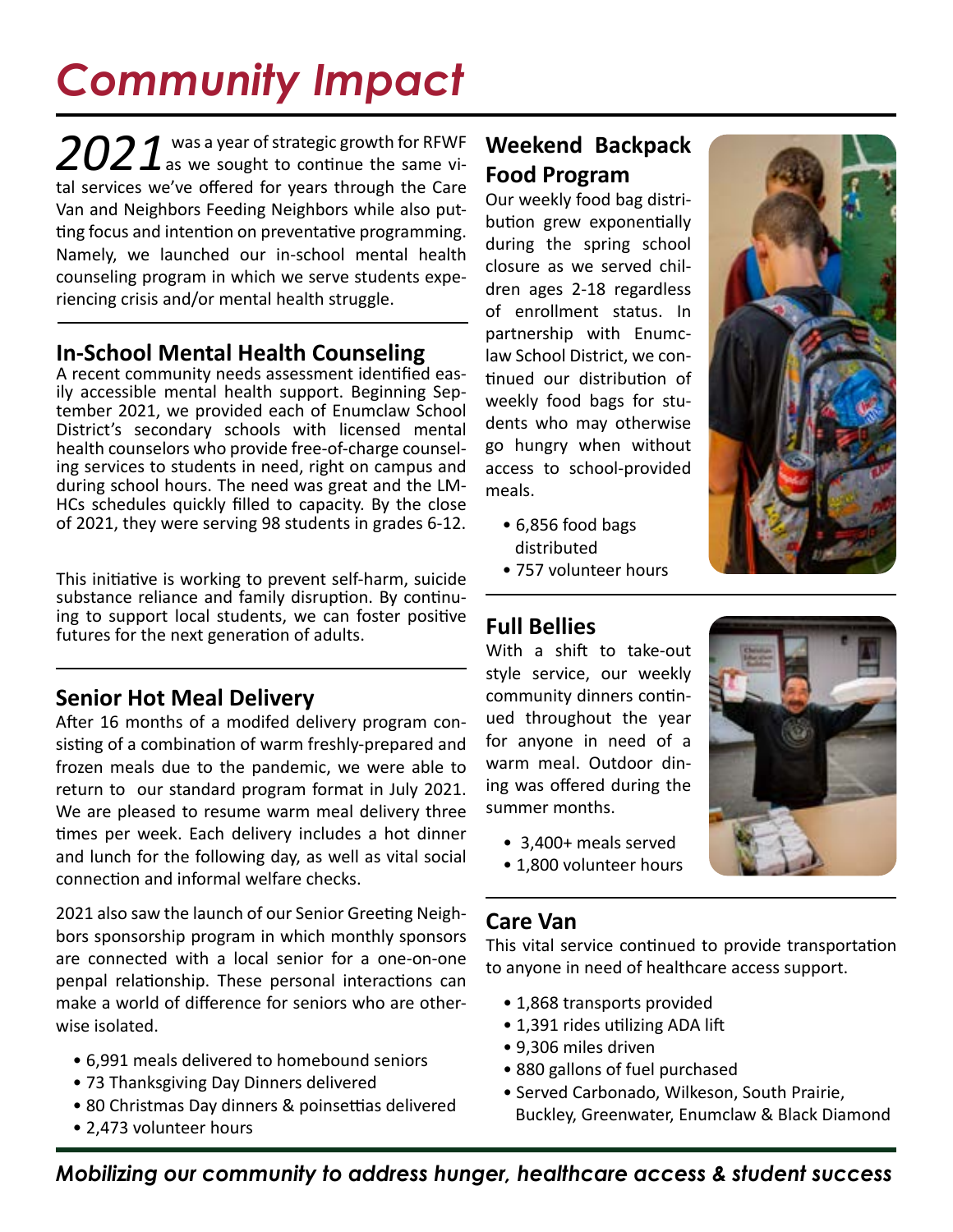### *2021 Financial Summary*



### **Care Van**

Total Program Expense: \$75,267 Cost per roundtrip ride: \$61 Care Van Designated Revenue: \$76,112

### **Neighbors Feeding Neighbors**

Total Program Expense: \$94,664 NFN Designated Revenue: \$73,188 Net loss of \$21,476 covered by General Fund

### **Mental Health & Student Support Services**

Total Program Expense: \$76,242 Mental Health Designated Revenue: \$88,292



### What Support is Most Needed?

We understand that, as a donor, it often feels the most gratifying to know your gift was allocated for food or a specific service. What can actually best serve our neighbors in need, however, is non-specific funding.

Our general fund does indeed cover expenses for existing programs. It also allows us to remain flexible and respond to newly identified needs and service opportunities. For example, it was our general funding that allowed us to respond when the unprecedented pandemic hit and our programs faced greater need than ever before.

To ensure each gift is doing the most work possible, we encourage donors to give to our General Fund. Monthly pledges even further the impact by allowing us to better plan for program growth and service expansion.

*\*Unless otherwise noted, funds raised through Holiday Fantasy are applied to the general fund.*

*"The greatness of a community is most accurately measured by the compassionate actions of its members." A coretta Scott King*